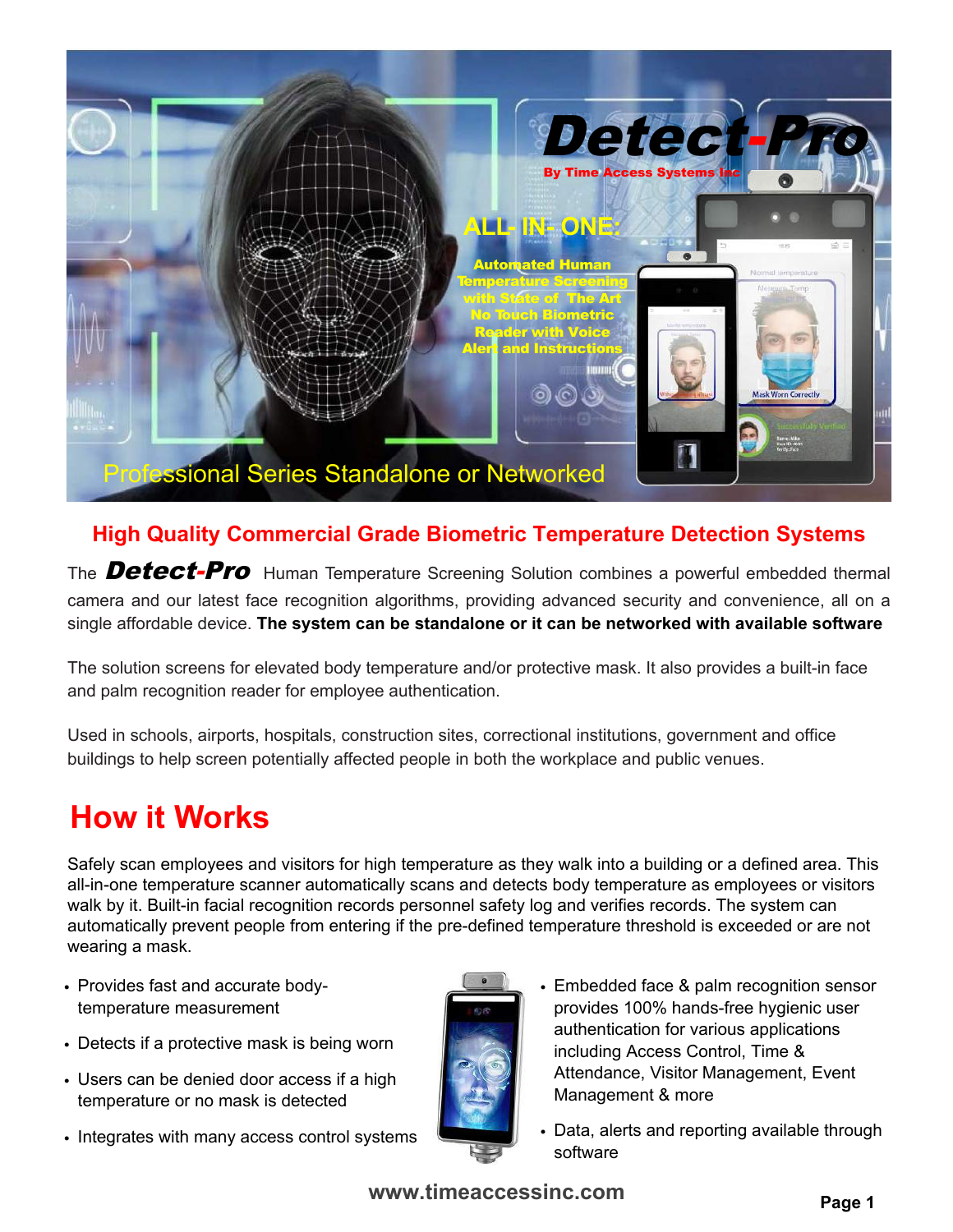# **Temperature Screening + Touchless Access Control Fully Advanced security and convenience, all on a single affordable device.**

The **Detect-Pro** Temperature Screening Solution uses advanced thermal imaging technology for a safe, efficient and non-intrusive way to protect your employees and visitors. The device also has an advanced facial recognition algorithm that provides a means for no contact employee identification and authentication. Telethermographic Systems are recommended by the **Centers for Disease Control (CDC)** and the **Food & Drug Administration (FDA)** to help organizations mitigate risk.

### **Future Proof Investment**

More than a temperature reader. Our latest face & palm recognition technology for employee authentication, with integration options to access control systems, label printers, and much more.

Our unmanned solution allows to safely screen for fever. No human intervention or PPE is required

### **Fast and Accurate**

Embedded AI ensures person is in the optimal position and distance for the most accurate temperature read. Temperature detection within 1 - 2 seconds with accuracy within 0.6 °F / 0.3 °C

# Detect-Pro Has Two Selectable Modes of precise operations

# **Standalone or Networked Operation of Temperature Screening**

## **Standalone Temperature Screening System**

Does not store images or data; it simply screens for elevated body temperature and/or mask. Email, text message, PC-based alerts or relay-based alerts from the device including strobe light/ siren/bell. Connect to a label printer to print a label confirming successful temperature screening. **\*Available 5" or 8" Display Termanal**

# **Networked Temperature Screening with Touchless Access Control Features**

Screens for high temperature **while performing no-contact biometric authentication.** This option stores data and saves it, ensuring that images, personal data, and accurate temperature measurements are available for review and analysis. As a biometric reader, users can be enrolled for no-touch facial recognition or notouch palm reading. **\*Available 5" or 8" Display Terminal**

### **Keeping People Safe**

Safely screen employees and visitors for high temperature as they walk into a building or a defined area. The system can prevent people from entering if the pre-defined temperature threshold is exceeded or are not wearing a mask and trigger an alarm.



Q